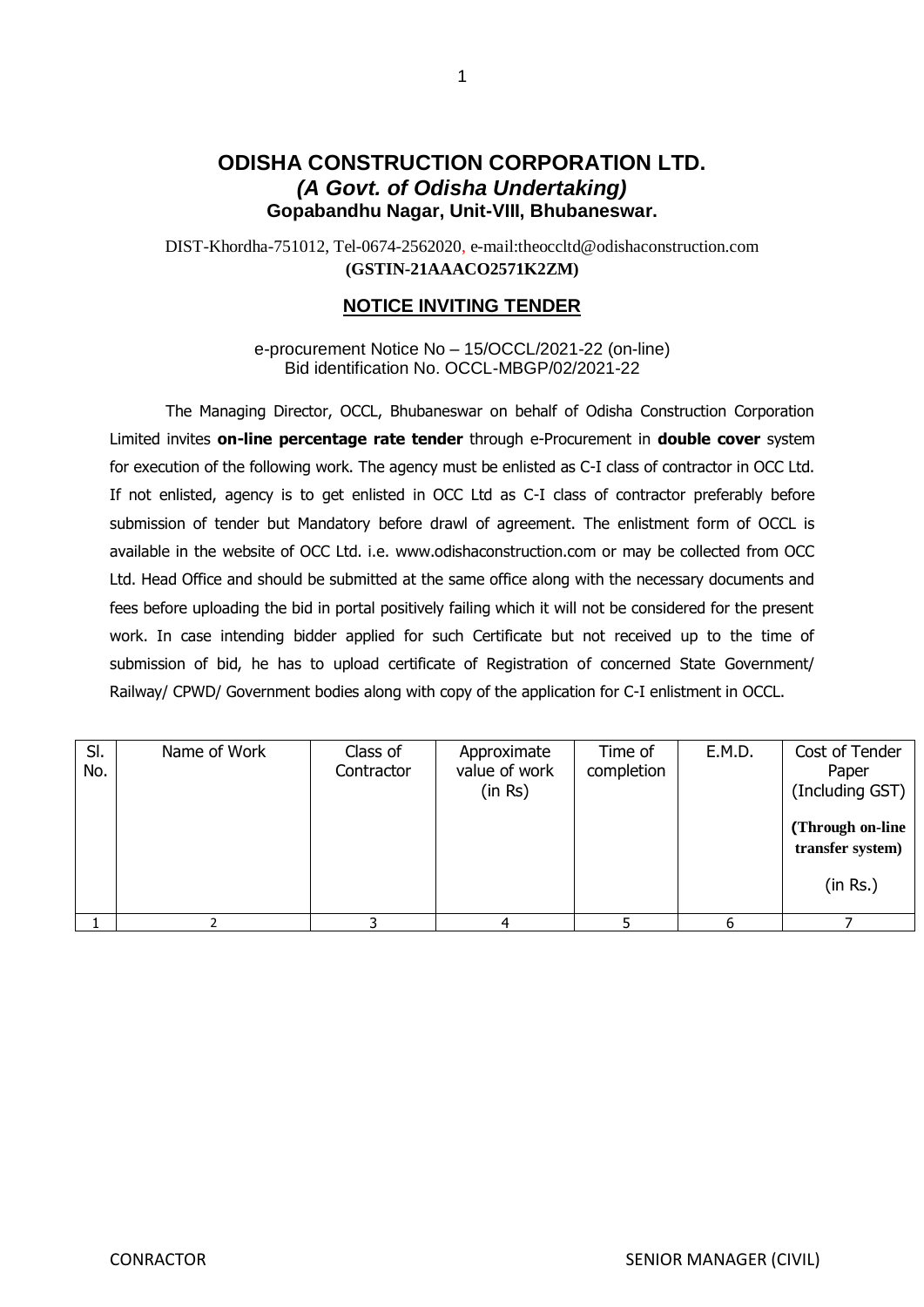|    | <b>SLOPE</b><br>RENOVATION,         |                 | 2422.51      |          | <b>Bid Security</b>       |            |
|----|-------------------------------------|-----------------|--------------|----------|---------------------------|------------|
| 1. |                                     | C-I enlisted of |              | 06 (Six) |                           | $11,800/-$ |
|    | AND<br><b>PROTECTION</b>            | OCC Ltd         | <b>Lakhs</b> | Calendar | <b>Declaration</b>        |            |
|    | BEAUTIFICATION WORK OF              |                 |              | months   | as per W.D                |            |
|    | TALADANDA MAIN CANAL                |                 |              |          | $0.M$ No.<br>5984, dated. |            |
|    | FROM RD 1.56KM TO RD                |                 |              |          | 27.04.2021 is             |            |
|    | 3.12KM (RANIHAT BRIDGE              |                 |              |          | to be                     |            |
|    | TO<br>MATRUBHAWAN                   |                 |              |          | furnished.                |            |
|    | SLUICE)<br><b>THROUGH</b>           |                 |              |          |                           |            |
|    | <b>CEMENTIOUS</b><br>GEO-           |                 |              |          |                           |            |
|    | <b>CONCRETE</b><br><b>SYNTHETIC</b> |                 |              |          |                           |            |
|    | MATTRESS (CGCM).                    |                 |              |          |                           |            |
|    |                                     |                 |              |          |                           |            |

- 1. The provision of on-line transfer of EMD/submission of EMD by any method has been exempted by the Govt. of Odisha till 31.12.2021. However, the Bidders have to submit a Bid Security Declaration as per Works Department Office Memorandum No. 5984, dated. 27.04.2021 as part of its bid. **(Annexure- F) of ITB, Section-II**
- 2. The bidder shall transfer online the cost of bid documents for Rs.11,800.00 as shown in column 7 above through a process as mentioned in DTCN.

| Procurement<br>Officer | Availability of<br>Tender On-line | Submission of Bid<br>On-line | Date of Pre-Bid<br>Meeting | Date & Time of opening of Tender |                  |
|------------------------|-----------------------------------|------------------------------|----------------------------|----------------------------------|------------------|
|                        |                                   |                              |                            | <b>Technical Bid</b>             | Financial<br>Bid |
|                        | $\overline{2}$                    | 3                            | 4                          | 5                                | 6                |
| Managing               | <b>From</b>                       | <b>From</b>                  | 03.01.2022 at              | 11.01.2022 at 12.00              | To be            |
| Director, OCCL,        | 27.12.2021,                       | 27.12.2021,                  | 11.30 A.M in               | <b>Noon</b> at Head Office,      | intimated to     |
| Bhubaneswar.           | 10.00 A. M                        | 10.00 A.M                    | virtual mode.              | OCCL, Bhubaneswar                | qualified        |
|                        |                                   |                              |                            |                                  | bidders          |
|                        | to                                | to                           |                            |                                  | after            |
|                        |                                   |                              |                            |                                  | evaluation       |
|                        | 10.01.2022,                       | 10.01.2022,                  |                            |                                  | of Technical     |
|                        | 5.30 P.M                          | 5.30 P.M                     |                            |                                  | Bid.             |
|                        |                                   |                              |                            |                                  |                  |

## 3. **Procurement Details:**

4. Tender should be submitted On-line in [www.tendersodisha.gov.in](http://www.tendersodisha.gov.in/) **only**. Bid document consisting of qualification, information and eligibility criteria of bidders, specification and Bill of Quantities of the works are available in the web-sites www.tendersodisha.gov.in & [www.odishaconstruction.coma](http://www.odishaconstruction.com/)nd the set of terms and conditions of contract and other necessary documents can be seen in the web-site till last date of submission of Bid.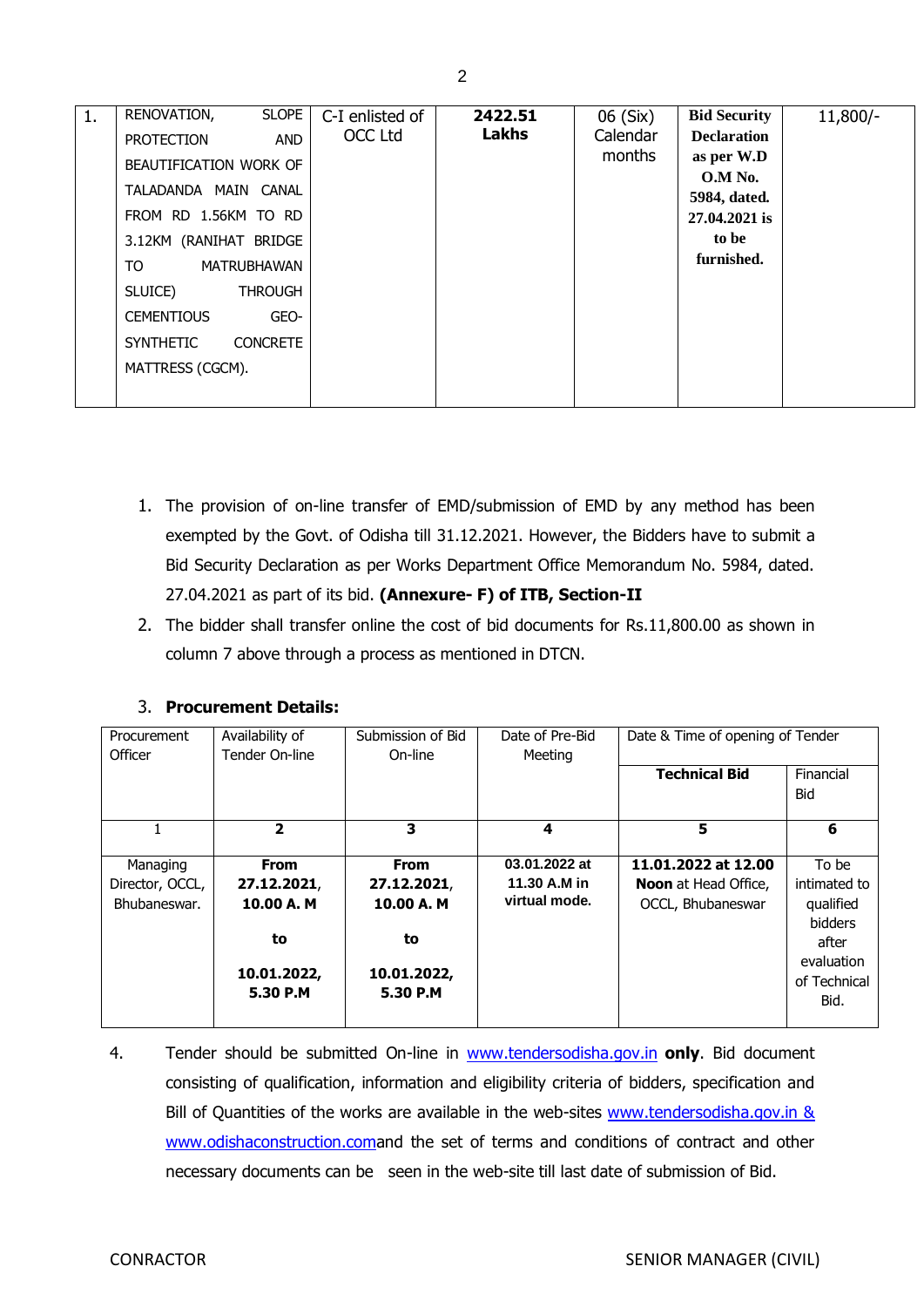- 5. Bid validity period of the Tender is for a period of **90 (ninety) days** from the last date of submission of bid. **Conditional bid is subjected to penalty which shall be imposed as deemed fit**. If any bidder withdraws his Bid/ Tender before the said period or makes any modification in the terms and condition of the bid, penalty shall be imposed. Validity of tenders can also be extended if required without any monetary compensation.
- 6. No Engineer of Gazetted rank or other Gazetted Officer employed in Engineering or Administrative duties in any Engineering Department of the State Government/Corporation is allowed to work as a Contractor for a period of two years after his retirement from Government Service/Corporation service, without Government/Corporation permission.
- 7. The scanned copy(s) of **(i) proof towards on-line transfer of cost of Bid documents, (ii) Bid Security Declaration as per W.D O.M No. 5984, dated. 27.04.2021(Annexure- F) of ITB, Section-II(iii)Affidavit duly registered before NOTARY regarding authenticity of documents (Annexure-A), (iv) No Relation Certificate (Annexure-B), (v) Undertaking to pay minimum wages (Annexure-E), (vi) Undertaking to pay royalty as per prevailing rate during the time of execution (Annexure-D), (vii) GST Registration Certificate, (viii) PAN Card, (ix) EPF registration certificate, (x) Valid OCC Ltd enlistment certificate and all other required documents as per the relevant clauses of DTCN and ITB should be uploaded in web-site** [www.tendersodisha.gov.in](http://www.tendersodisha.gov.in/) **at the time of submission of Bid.** The above mentioned affidavit, No relationship Certificate, undertakings as specified in Annexures must be as per the formats prescribed in the bid documents only. **If the affidavit, No relationship Certificate & the undertakings are submitted in any other format, then the tender inviting officer may reject the bid.**

The bidders **not registered under GST in Odisha** are required to **submit an undertaking** in the form of an affidavit that, they are not registered under GST act in the state of Odisha as they have not started any business in the state and they have no liabilities under the said act. The successful bidders have to produce their documents regarding GST registration documents in the State of Odisha before drawl of the agreement.

**The successful L-1 bidder has to submit the original documents as cited above from Sl.No (ii) to Sl.No. (vi) under clause no. 7 of NIT along with other necessary documents before acceptance of the tender**

8. Additional Performance Security shall be submitted by the bidder when the bid amount is less than the estimated cost put to tender. In such an event, only the successful bidder who has quoted less bid price/rates than the estimated cost put to tender shall have to furnish an amount as stipulated below towards Additional Performance Security (APS) in shape of Demand Draft in favour of Ödisha Construction Corporation Ltd. payable at Bhubaneswar / Term Deposit Receipt (TDR) pledged in favour of Odisha Construction Corporation Limited/ Bank Guarantee in prescribed format **(Annexure-C)** in favour of Odisha Construction Corporation Limited from any nationalized/scheduled bank in India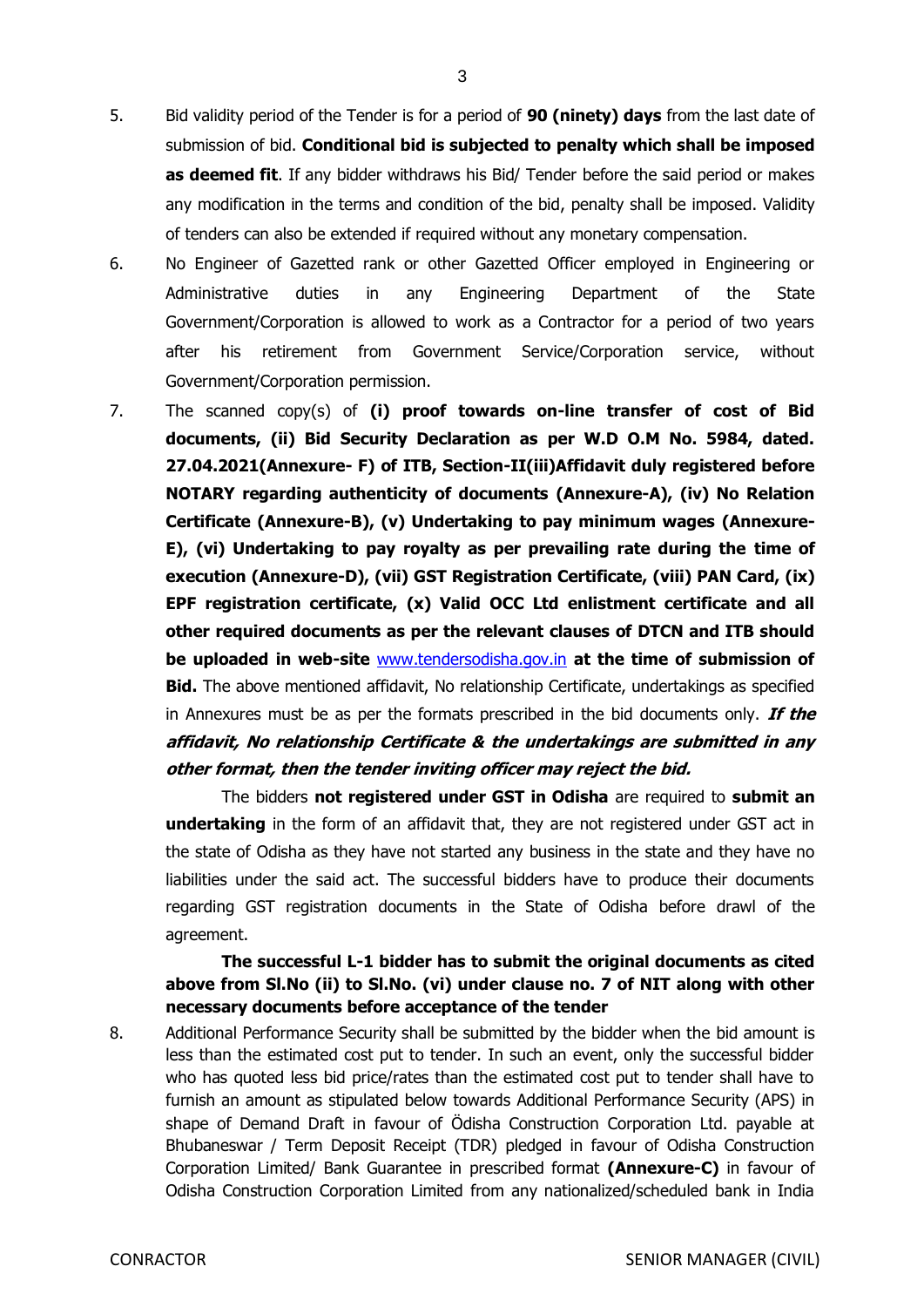counter guaranteed by its local branch at Bhubaneswar within seven days of issue of Letter of Acceptance (LoA) by Odisha Construction Corporation Limited (by email) to the successful bidder otherwise the bid of the successful bidder shall be cancelled and further proceedings for blacklisting shall be initiated against the bidder.

| SI.<br>No.     | Range of difference between the estimated<br>cost put to tender and bid amount | <b>Additional Security to be</b><br>the<br>bv |
|----------------|--------------------------------------------------------------------------------|-----------------------------------------------|
|                |                                                                                | deposited<br>successful bidder                |
|                | Below 5%                                                                       | No additional Security                        |
| $\overline{2}$ | From 5% and above and below 10%                                                | 50% of (Difference between                    |
|                |                                                                                | estimated cost put to tender                  |
|                |                                                                                | and Bid amount)                               |
| 3              | From 10% and above                                                             | 150% of (Difference between                   |
|                |                                                                                | estimated cost put to tender                  |
|                |                                                                                | and Bid amount)                               |

- 9. The technical bid documents will be opened by the undersigned/authorized officer(s) on **dated. 11.01.2022 at 12.00 Noon** in the Head Office of the Odisha Construction Corporation Limited, Unit-VIII, Bhubaneswar in presence of the bidders or their authorized representatives who wish to attend. If the Office happened to be closed on the date of opening of the bid the same will be opened on the next working day at the same time and venue. After evaluation of the documents contained in technical bid, the financial bids of the technically responsive bidders will be opened. The date, time and place of opening the financial bid will be intimated to the eligible qualified bidders through e-mails/letters.
- 10. The bidders have to quote the **percentage rate** excluding GST (Goods and Service Tax). GST as applicable will be paid extra.
- 11. The bidder may be asked in email/letters to clarify on the uploaded documents provided in the Technical Bid. If necessary, with respect to any doubts or illegible documents, the authority inviting bid reserves the right to accept any additional document.
- 12. **Joint venture is allowed.**
- 13. The bidders seeking clarification, if any regarding the tender can contact office of the undersigned during office hour on any working days from **27.12.2021 to 03.01.2022 up to 11.00 A.M (in writing/ through e-mail/speed post).**

#### 14. **Pre-Bid Meeting**

A pre-Bid meeting will be held on dated **03.01.2022 at 11.30 A.M** in virtual mode. The virtual meeting id shall be provided to the intending bidders before one hour of the meeting on request through e-mail (theoccltd@odishaconstruction.com)

- 15. Authority reserves the right to reject / Cancel the tender without assigning any reason thereof.
- 16. Other details can be seen in the bid documents, which is available in web-site [www.tendersodisha.gov.in&](http://www.tendersorissa.gov.in/)www.odishaconstruction.com.
- 17. The agency must be enlisted as C-I class of contractor in OCC Ltd. If not, enlisted agency is to get enlisted in OCC Ltd as C-I class of contractor preferably before submission of tender but Mandatory before drawl of agreement. The enlistment form of OCCL is available in the website of OCC Ltd. i.e. www.odishaconstruction.com or may be collected